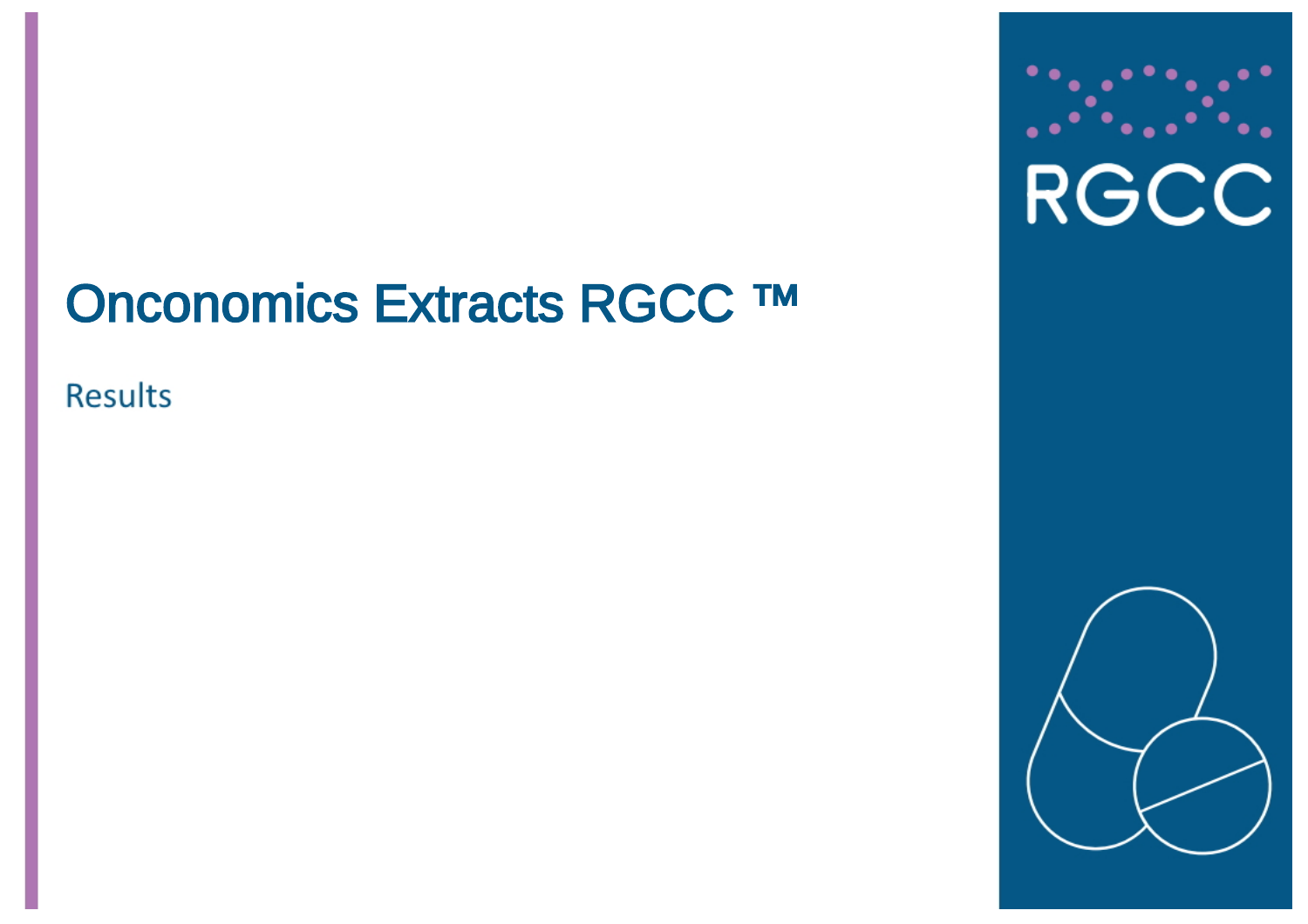### Analysis on a patient XXXXX suffering from YYYYYY stage 123.



The sample that was sent to us for analysis was a sample of 20ml Blood that contains anti-coagulant, and packed with an ice pack.

# Laboratory process

Isolation of malignant cells using Oncoquick with a membrane that isolates malignant cells from normal cells.

Centrifugation at 350g for 10 min and we collected the supernatant with the malignant cells

Isolation of malignant cells from mononuclear cells by negative selection. Isolated 3.5 cells/ml, SD +/- 0.3cells .

Developed 46 cell cultures in a fetal calf serum media. In each culture of the well plate we added a biological modifier substance Class I - cytotoxic Agents, Class II - Immunostimulants / immunomodulators & Class III - PK inhibitors (details in the graphics below) that is used in clinical application

Ioannis Papasotiriou M.D., PhD Head of molecular medicine dpt of R.G.C.C -Research Genetic Cancer Centre International GmbH Baarerstr 95, 6300, Zug, Switzerland Tel: +41-41-7250560 Website: www.rgcc-group.com E-mail:medical@rgcc-genlab.com

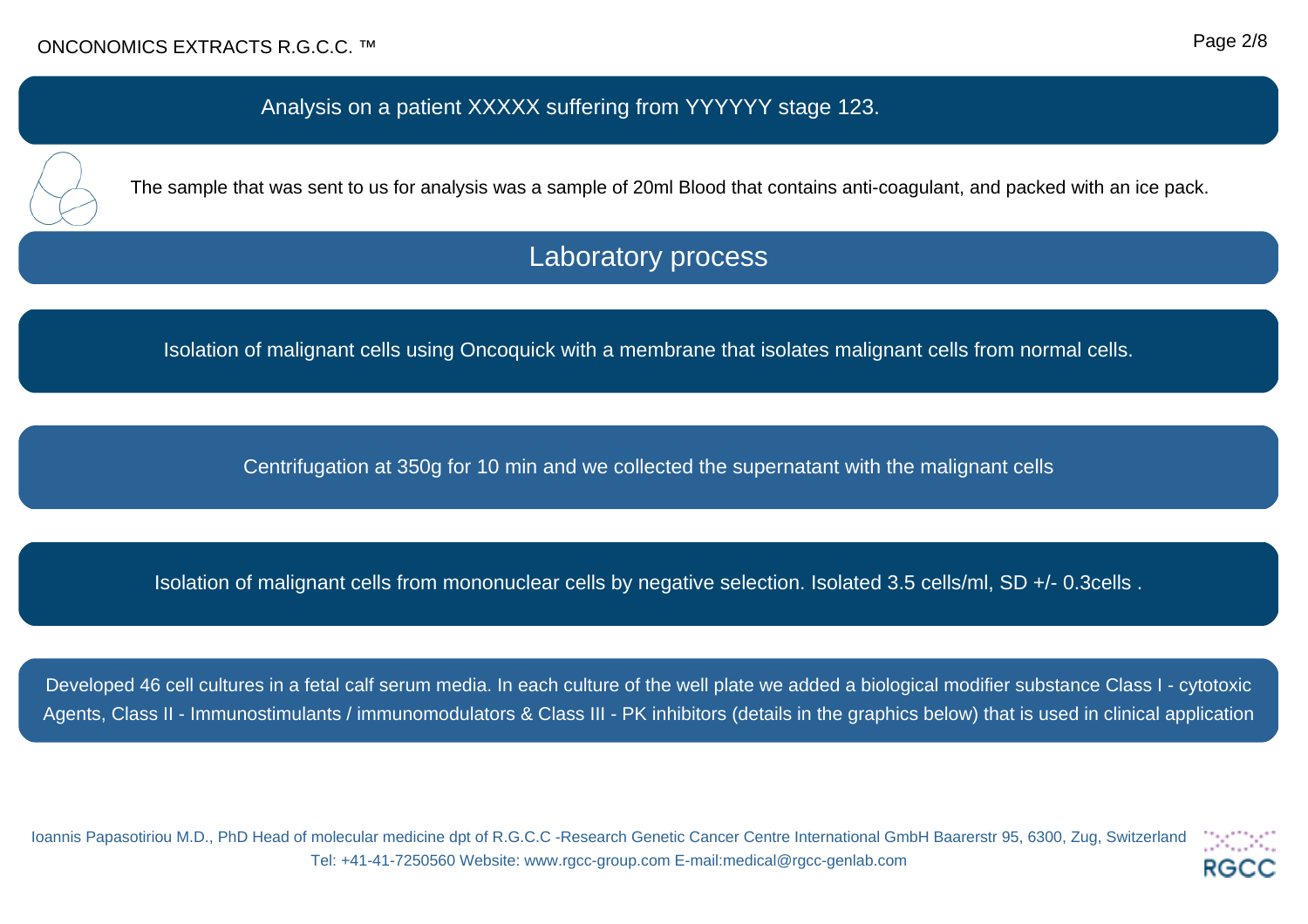**RGCC** 

Then we developed those cultures and we harvested a sample every 24 hours and made the following assays

In the culture that contains all the substances we measure the apoptotic ability using the oncogen apoptosis kit

In the culture that contains the ukrain we measure the inhibition of tyrosine kinase catalytic ability from the growth factor receptors (EGF-r, IGF-r) and the production of cytokines PMBC

In the culture that contains quercetin we measure theinhibition of EGF and IGF

In the culture that contains indol-3-carbinol we measure the inhibition of VEGF and FGF and PDGF

In the culture that contains the mistletoe we measure the inhibition of tyrosine kinase catalytic ability from the growth factor receptors (EGF-r, IGF-r) and the production of cytokines and the increase of PMBC

In the culture that contains the ascorbic acid we measure the catalytic activity of GSH and GSSG (redox reaction) and the induction of cytochrome C (apoptosis)

In the culture that contains the PolyMVA we measure the catalytic activity of GSH and GSSG (redox reaction) and the induction of cytochrome C (apoptosis)

In the culture that contains the super artemisinin we measure the catalytic activity of GSH and GSSG (redox reaction for free radical sincesuper artemisinin binds free radicals with the iron molecule), the inhibition of VEGF, FGF and PDGF (since it acts to the angiogenesis cascade reactions) and the induction of cytochrome C (apoptosis)

Ioannis Papasotiriou M.D., PhD Head of molecular medicine dpt of R.G.C.C -Research Genetic Cancer Centre International GmbH Baarerstr 95, 6300, Zug, Switzerland Tel: +41-41-7250560 Website: www.rgcc-group.com E-mail:medical@rgcc-genlab.com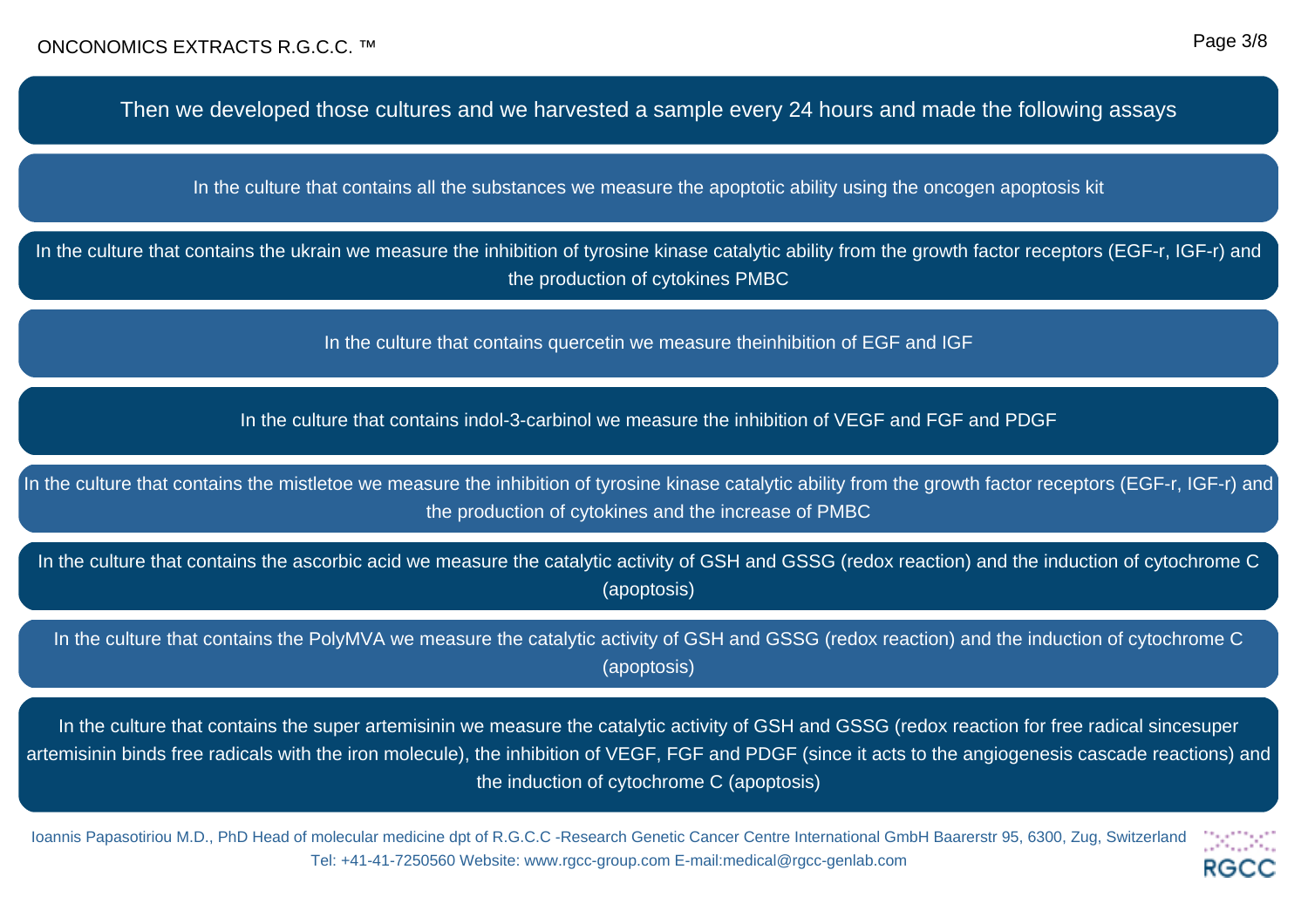## Class I (cytotoxic Agents)

Activation of Caspace (especially 3 and 9) and cytochrom C re



Ioannis Papasotiriou M.D., PhD Head of molecular medicine dpt of R.G.C.C -Research Genetic Cancer Centre International GmbH Baarerstr 95, 6300, Zug, Switzerland Tel: +41-41-7250560 Website: www.rgcc-group.com E-mail:medical@rgcc-genlab.com

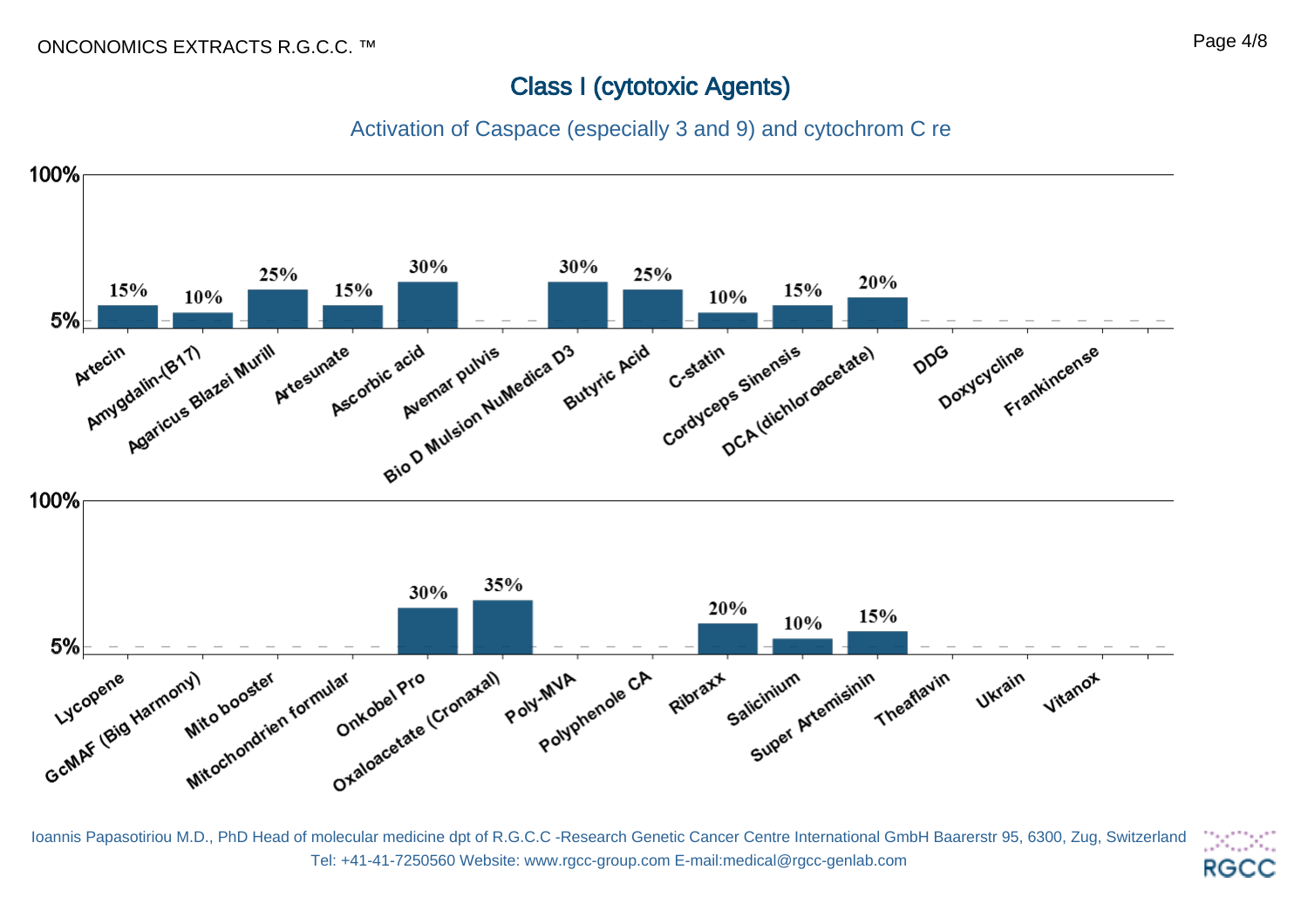## Class II (Immunostimulants/ immunomodulators)

Immunostimulants / immunomodulators release of Cytokins and increase of PBMC & NK



Ioannis Papasotiriou M.D., PhD Head of molecular medicine dpt of R.G.C.C -Research Genetic Cancer Centre International GmbH Baarerstr 95, 6300, Zug, Switzerland Tel: +41-41-7250560 Website: www.rgcc-group.com E-mail:medical@rgcc-genlab.com **RGCC**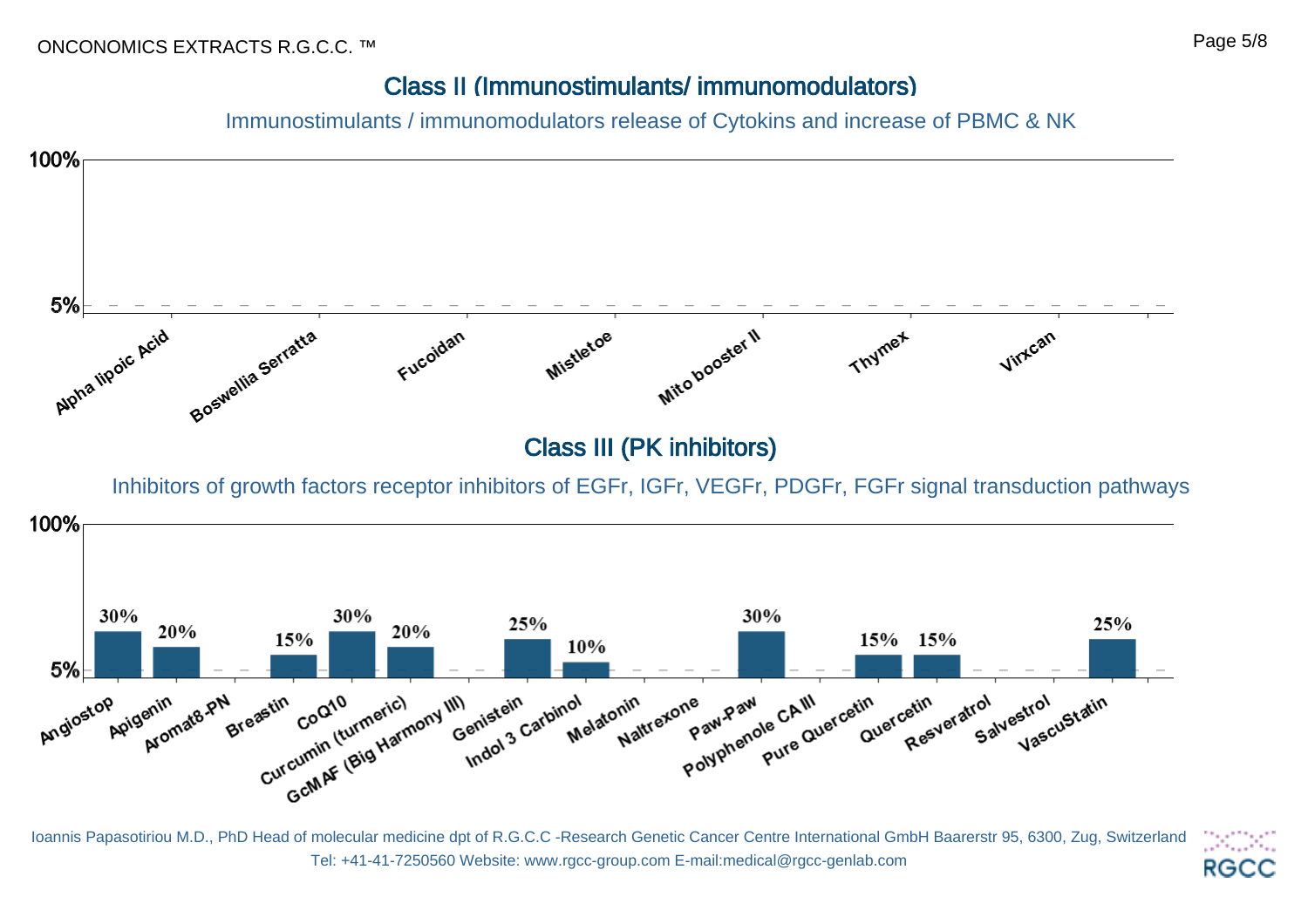# Malignant Cells - Thalidomide



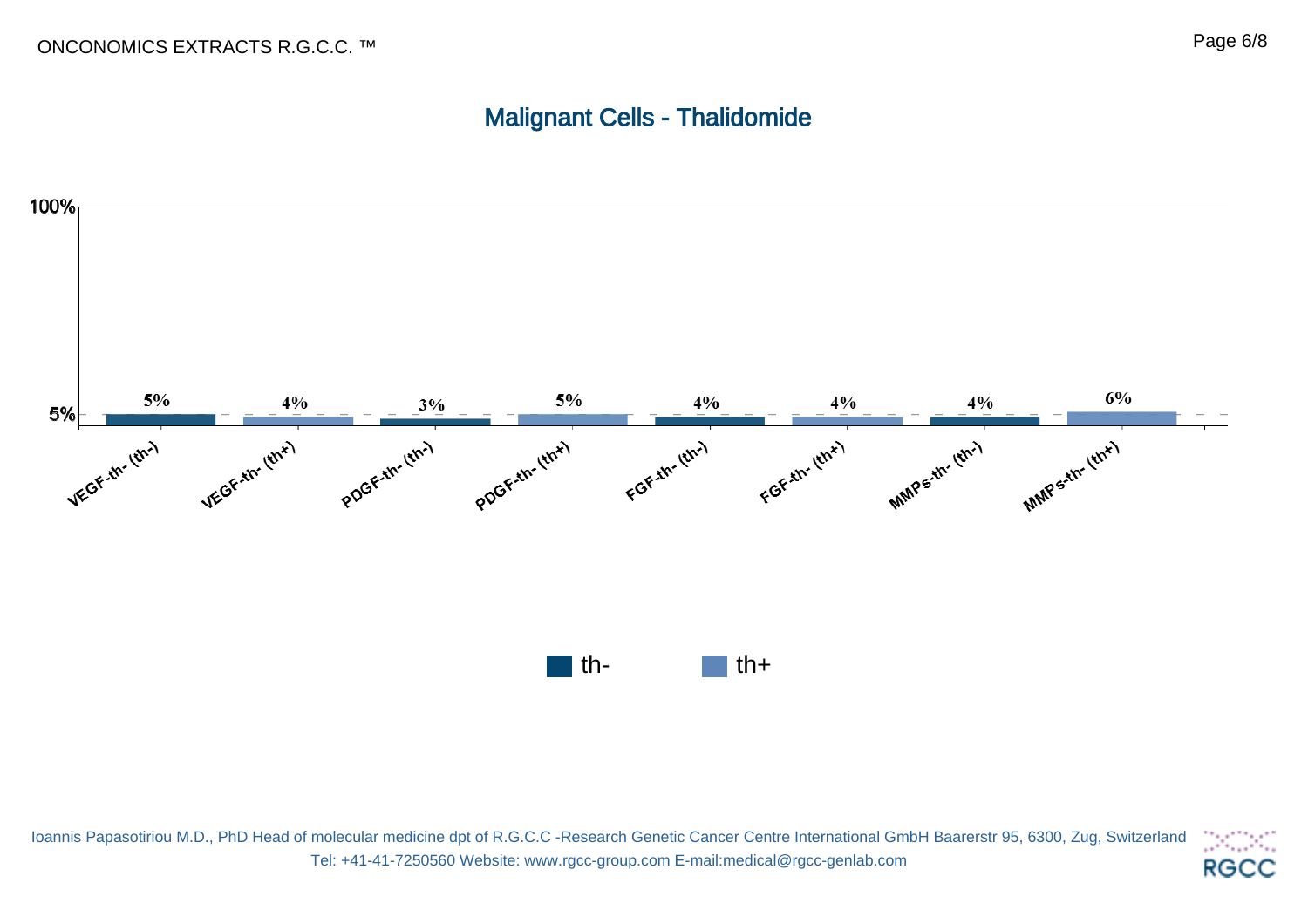#### ONCONOMICS EXTRACTS R.G.C.C. ®

## Page 7/8

| NATURAL SUBSTANCES          |                      |                       |                      |
|-----------------------------|----------------------|-----------------------|----------------------|
| <b>SUBSTANCE</b>            | <b>W/O SUBSTANCE</b> | <b>WITH SUBSTANCE</b> | <b>EFFICACY</b>      |
| Beta 1.3D Glucan Class 1    | 11                   | 10                    | <b>Not Effective</b> |
| Carrots Class 1             | 14                   | 15                    | <b>Effective</b>     |
| <b>Cinnamon Class 1</b>     | 10                   | 12                    | <b>Effective</b>     |
| Green Tea extract Class 1   | 12                   | 16                    | <b>Effective</b>     |
| <b>Milk Thistle Class 1</b> | 10                   | 12                    | <b>Effective</b>     |